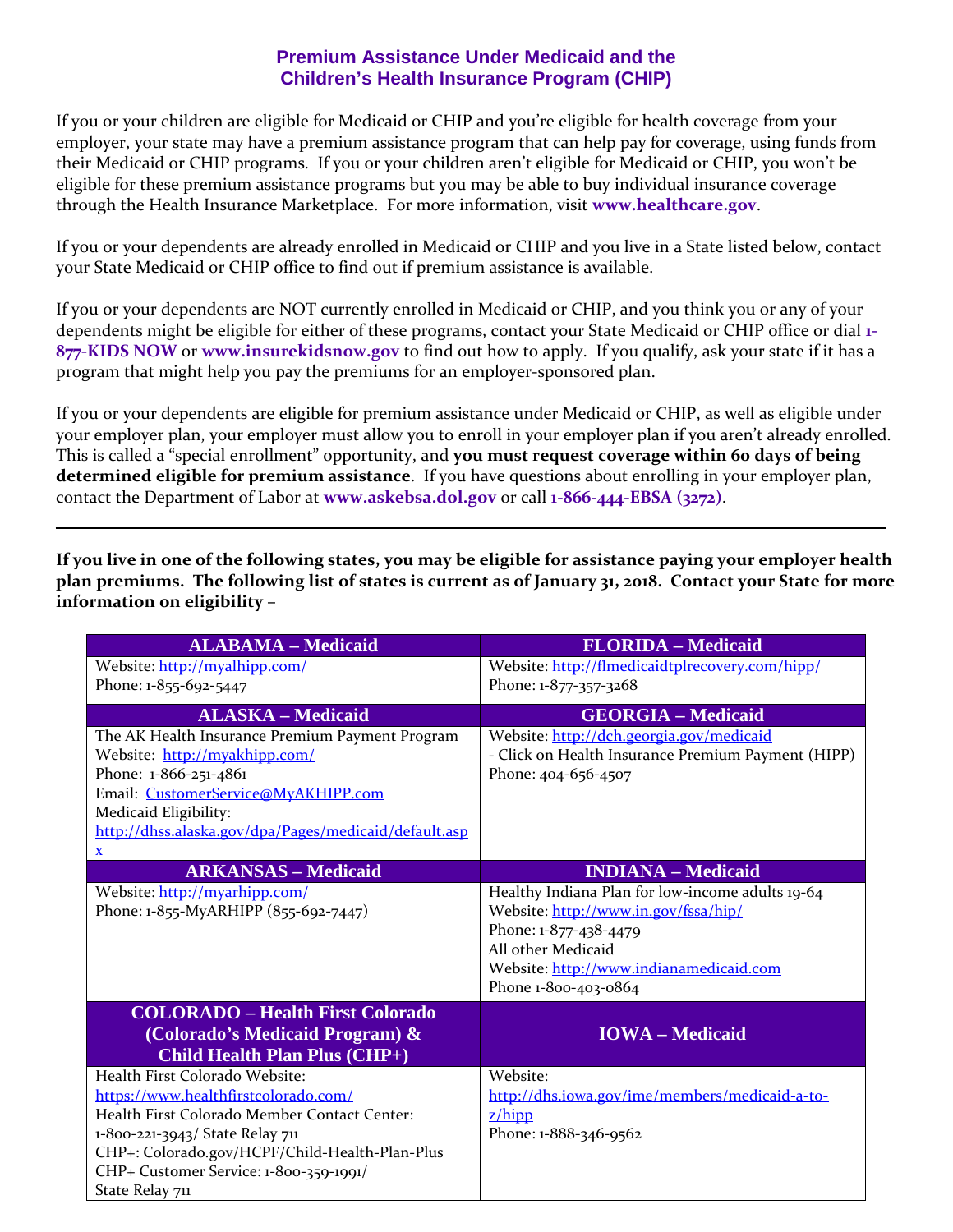| <b>KANSAS - Medicaid</b>                                            | <b>NEW HAMPSHIRE - Medicaid</b>                                                                        |
|---------------------------------------------------------------------|--------------------------------------------------------------------------------------------------------|
| Website: http://www.kdheks.gov/hcf/                                 | Website: https://www.dhhs.nh.gov/ombp/nhhpp/                                                           |
| Phone: 1-785-296-3512                                               | Phone: 603-271-5218                                                                                    |
|                                                                     | Hotline: NH Medicaid Service Center at 1-888-901-                                                      |
| <b>KENTUCKY - Medicaid</b>                                          | 4999<br><b>NEW JERSEY - Medicaid and CHIP</b>                                                          |
| Website: http://chfs.ky.gov/dms/default.htm                         | Medicaid Website:                                                                                      |
| Phone: 1-800-635-2570                                               | http://www.state.nj.us/humanservices/                                                                  |
|                                                                     | dmahs/clients/medicaid/                                                                                |
|                                                                     | Medicaid Phone: 609-631-2392                                                                           |
|                                                                     | <b>CHIP Website:</b>                                                                                   |
|                                                                     | http://www.njfamilycare.org/index.html<br>CHIP Phone: 1-800-701-0710                                   |
| <b>LOUISIANA - Medicaid</b>                                         | <b>NEW YORK - Medicaid</b>                                                                             |
| Website:                                                            | Website:                                                                                               |
| http://dhh.louisiana.gov/index.cfm/subhome/1/n/331                  | https://www.health.ny.gov/health_care/medicaid/                                                        |
| Phone: 1-888-695-2447                                               | Phone: 1-800-541-2831                                                                                  |
|                                                                     |                                                                                                        |
| <b>MAINE - Medicaid</b>                                             | <b>NORTH CAROLINA - Medicaid</b>                                                                       |
| Website: http://www.maine.gov/dhhs/ofi/public-                      | Website: https://dma.ncdhhs.gov/                                                                       |
| assistance/index.html                                               | Phone: 919-855-4100                                                                                    |
| Phone: 1-800-442-6003<br>TTY: Maine relay 711                       |                                                                                                        |
|                                                                     |                                                                                                        |
| <b>MASSACHUSETTS - Medicaid and CHIP</b>                            | <b>NORTH DAKOTA - Medicaid</b>                                                                         |
| Website:                                                            | Website:                                                                                               |
| http://www.mass.gov/eohhs/gov/departments/masshe<br>alth/           | http://www.nd.gov/dhs/services/medicalserv/medicaid                                                    |
| Phone: 1-800-862-4840                                               | Phone: 1-844-854-4825                                                                                  |
| <b>MINNESOTA - Medicaid</b>                                         | <b>OKLAHOMA - Medicaid and CHIP</b>                                                                    |
| Website: http://mn.gov/dhs/people-we-                               | Website: http://www.insureoklahoma.org                                                                 |
| serve/seniors/health-care/health-care-                              | Phone: 1-888-365-3742                                                                                  |
| programs/programs-and-services/medical-                             |                                                                                                        |
| assistance.jsp<br>Phone: 1-800-657-3739                             |                                                                                                        |
| <b>MISSOURI-Medicaid</b>                                            | <b>OREGON</b> - Medicaid                                                                               |
| Website:                                                            | Website:                                                                                               |
| https://www.dss.mo.gov/mhd/participants/pages/hipp.                 | http://healthcare.oregon.gov/Pages/index.aspx                                                          |
| htm                                                                 | http://www.oregonhealthcare.gov/index-es.html                                                          |
| Phone: 573-751-2005                                                 | Phone: 1-800-699-9075                                                                                  |
| <b>MONTANA - Medicaid</b>                                           | <b>PENNSYLVANIA - Medicaid</b>                                                                         |
| Website:                                                            | Website:                                                                                               |
| http://dphhs.mt.gov/MontanaHealthcarePrograms/HI<br>$\overline{PP}$ | http://www.dhs.pa.gov/provider/medicalassistance/he<br>althinsurancepremiumpaymenthippprogram/index.ht |
| Phone: 1-800-694-3084                                               | m                                                                                                      |
|                                                                     | Phone: 1-800-692-7462                                                                                  |
| <b>NEBRASKA - Medicaid</b>                                          | <b>RHODE ISLAND - Medicaid</b>                                                                         |
| Website: http://www.ACCESSNebraska.ne.gov                           | Website: http://www.eohhs.ri.gov/                                                                      |
| Phone: (855) 632-7633                                               | Phone: 855-697-4347                                                                                    |
| Lincoln: (402) 473-7000<br>Omaha: (402) 595-1178                    |                                                                                                        |
| <b>NEVADA</b> - Medicaid                                            | <b>SOUTH CAROLINA - Medicaid</b>                                                                       |
| Medicaid Website: https://dhcfp.nv.gov                              | Website: https://www.scdhhs.gov                                                                        |
| Medicaid Phone: 1-800-992-0900                                      | Phone: 1-888-549-0820                                                                                  |
|                                                                     |                                                                                                        |